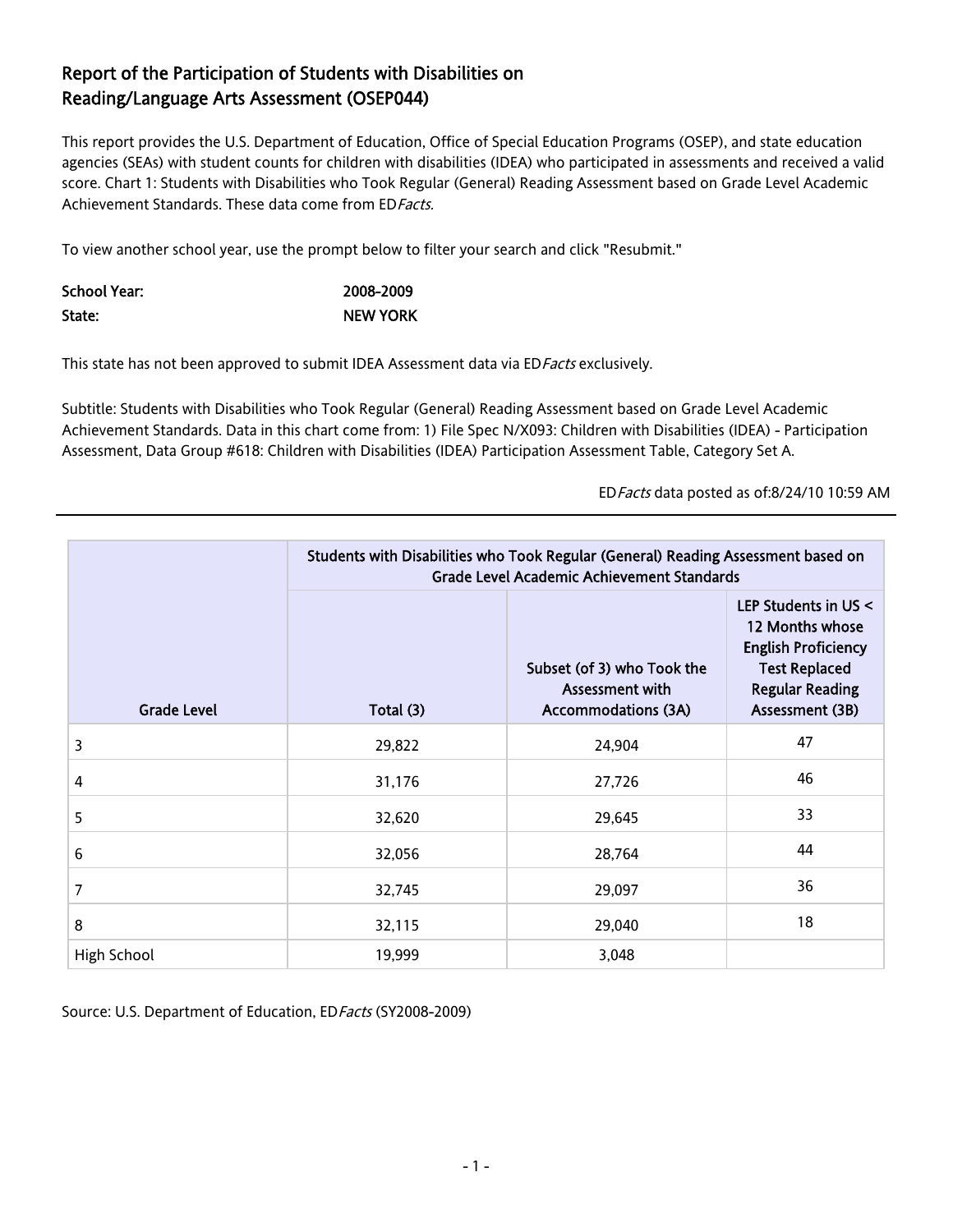## Report of the Participation of Students with Disabilities on Reading/Language Arts Assessment (OSEP044)

This report provides the U.S. Department of Education, Office of Special Education Programs (OSEP), and state education agencies (SEAs) with student counts for children with disabilities (IDEA) who participated in assessments and received a valid score. Chart 2: Students with Disabilities who Took Alternate Reading Assessments. These data come from EDFacts.

To view another school year and state, use the prompts below to filter your search and click "Resubmit."

| School Year: | 2008-2009       |
|--------------|-----------------|
| State:       | <b>NEW YORK</b> |

This state has not been approved to submit IDEA Assessment data via ED Facts exclusively.

Subtitle: Students with Disabilities (IDEA) who Took Alternate Reading Assessments. Data in this chart come from: 1) File Spec N/X093: Children with Disabilities (IDEA) - Participation Assessment, Data Group #618: Children with Disabilities (IDEA) Participation Assessment Table, Category Set A.

EDFacts data posted as of:8/24/10 10:59 AM

|                    | Students with Disabilities who Took Alternate Reading Assessments |                                                                                                                |                                                                                                                                    |                                                                                                                              |  |
|--------------------|-------------------------------------------------------------------|----------------------------------------------------------------------------------------------------------------|------------------------------------------------------------------------------------------------------------------------------------|------------------------------------------------------------------------------------------------------------------------------|--|
| <b>Grade Level</b> | Total<br>(4)                                                      | Subset (of 4) whose Alternate<br>Assessment was based on Grade<br>Level Academic Achievement<br>Standards (4A) | Subset (of 4) whose<br>Alternate<br><b>Assessment was</b><br>based on modified<br><b>Academic</b><br>Achievement<br>Standards (4B) | Subset (of 4) whose<br>Alternate<br>Assessment was<br>based on Alternate<br><b>Academic</b><br>Achievement<br>Standards (4C) |  |
| 3                  | 2,199                                                             |                                                                                                                |                                                                                                                                    | 2,199                                                                                                                        |  |
| 4                  | 2,429                                                             |                                                                                                                |                                                                                                                                    | 2,429                                                                                                                        |  |
| 5                  | 2,504                                                             |                                                                                                                |                                                                                                                                    | 2,504                                                                                                                        |  |
| 6                  | 2,298                                                             |                                                                                                                |                                                                                                                                    | 2,298                                                                                                                        |  |
| 7                  | 2,467                                                             |                                                                                                                |                                                                                                                                    | 2,467                                                                                                                        |  |
| 8                  | 2,526                                                             |                                                                                                                |                                                                                                                                    | 2,526                                                                                                                        |  |
| High School        | 1,504                                                             |                                                                                                                |                                                                                                                                    | 1,504                                                                                                                        |  |

 $1$ <sub>The column named 'Total (4)' is auto calculated from columns  $4A + 4B + 4C$ .</sub>

Source: U.S. Department of Education, ED Facts (SY2008-2009)